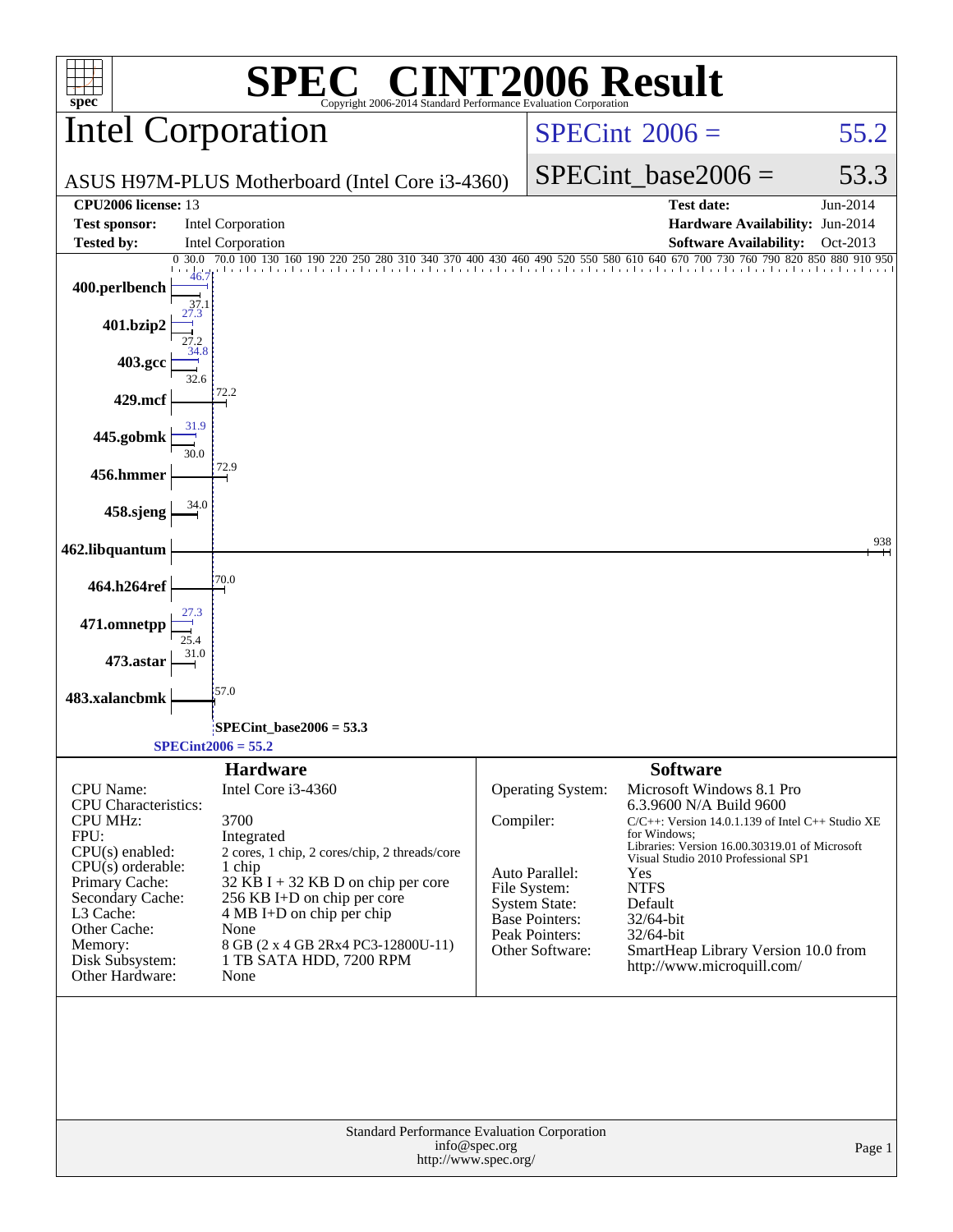

# Intel Corporation

### $SPECint2006 = 55.2$  $SPECint2006 = 55.2$

ASUS H97M-PLUS Motherboard (Intel Core i3-4360)

SPECint base2006 =  $53.3$ 

#### **[CPU2006 license:](http://www.spec.org/auto/cpu2006/Docs/result-fields.html#CPU2006license)** 13 **[Test date:](http://www.spec.org/auto/cpu2006/Docs/result-fields.html#Testdate)** Jun-2014

**[Test sponsor:](http://www.spec.org/auto/cpu2006/Docs/result-fields.html#Testsponsor)** Intel Corporation **[Hardware Availability:](http://www.spec.org/auto/cpu2006/Docs/result-fields.html#HardwareAvailability)** Jun-2014 **[Tested by:](http://www.spec.org/auto/cpu2006/Docs/result-fields.html#Testedby)** Intel Corporation **[Software Availability:](http://www.spec.org/auto/cpu2006/Docs/result-fields.html#SoftwareAvailability)** Oct-2013

#### **[Results Table](http://www.spec.org/auto/cpu2006/Docs/result-fields.html#ResultsTable)**

|                                                                                                          | <b>Base</b>    |              |                |              | <b>Peak</b>    |       |                |              |                |              |                |              |
|----------------------------------------------------------------------------------------------------------|----------------|--------------|----------------|--------------|----------------|-------|----------------|--------------|----------------|--------------|----------------|--------------|
| <b>Benchmark</b>                                                                                         | <b>Seconds</b> | <b>Ratio</b> | <b>Seconds</b> | <b>Ratio</b> | <b>Seconds</b> | Ratio | <b>Seconds</b> | <b>Ratio</b> | <b>Seconds</b> | <b>Ratio</b> | <b>Seconds</b> | <b>Ratio</b> |
| 400.perlbench                                                                                            | 263            | 37.2         | 264            | 37.1         | 264            | 37.0  | 210            | 46.6         | 209            | 46.7         | 209            | 46.7         |
| 401.bzip2                                                                                                | 363            | 26.6         | 353            | 27.3         | 354            | 27.2  | 352            | 27.4         | 354            | 27.3         | 354            | 27.3         |
| $403.\mathrm{gcc}$                                                                                       | 247            | 32.6         | 246            | 32.7         | 247            | 32.6  | 231            | 34.8         | 231            | 34.9         | 231            | 34.8         |
| $429$ .mcf                                                                                               | 126            | 72.2         | 126            | 72.2         | <u>126</u>     | 72.2  | 126            | 72.2         | 126            | 72.2         | <u>126</u>     | 72.2         |
| $445$ .gobmk                                                                                             | 350            | 30.0         | 349            | 30.0         | 349            | 30.0  | 330            | 31.8         | 329            | 31.9         | <u>329</u>     | 31.9         |
| $456.$ hmmer                                                                                             | 128            | 73.1         | 128            | 72.9         | 128            | 72.9  | 128            | 73.1         | 128            | 72.9         | 128            | 72.9         |
| $458$ .sjeng                                                                                             | 356            | 34.0         | 356            | 34.0         | 355            | 34.1  | 356            | 34.0         | 356            | 34.0         | 355            | 34.1         |
| 462.libquantum                                                                                           | 22.6           | 917          | 21.9           | 946          | 22.1           | 938   | 22.6           | 917          | 21.9           | 946          | 22.1           | 938          |
| 464.h264ref                                                                                              | 316            | 70.0         | 317            | 69.9         | 315            | 70.2  | <u>316</u>     | 70.0         | 317            | 69.9         | 315            | 70.2         |
| $ 471$ .omnetpp                                                                                          | 246            | 25.4         | 247            | 25.4         | 247            | 25.4  | 231            | 27.1         | 229            | 27.4         | 229            | 27.3         |
| 473.astar                                                                                                | 226            | 31.1         | 226            | 31.0         | 227            | 31.0  | 226            | 31.1         | 226            | 31.0         | 227            | 31.0         |
| 483.xalancbmk                                                                                            | 121            | 57.0         | 121            | 57.1         | 121            | 57.0  | 121            | 57.0         | 121            | 57.1         | 121            | 57.0         |
| Results appear in the order in which they were run. Bold underlined text indicates a median measurement. |                |              |                |              |                |       |                |              |                |              |                |              |

### **[Compiler Invocation Notes](http://www.spec.org/auto/cpu2006/Docs/result-fields.html#CompilerInvocationNotes)**

 To compile these binaries, the Intel Compiler 14.0 was set up to generate 64-bit binaries with the command: "ipsxe-comp-vars.bat intel64 vs2010" (shortcut provided in the Intel(r) Parallel Studio XE 2013 program folder)

### **[Platform Notes](http://www.spec.org/auto/cpu2006/Docs/result-fields.html#PlatformNotes)**

 Sysinfo program C:\SPEC14.0/Docs/sysinfo \$Rev: 6775 \$ \$Date:: 2011-08-16 #\$ \8787f7622badcf24e01c368b1db4377c running on Clt10C37B4DED53 Fri Jun 27 15:36:48 2014 This section contains SUT (System Under Test) info as seen by some common utilities. To remove or add to this section, see: <http://www.spec.org/cpu2006/Docs/config.html#sysinfo> Trying 'systeminfo' : Microsoft Windows 8.1 Pro OS Version : 6.3.9600 N/A Build 9600

 System Manufacturer: ASUS System Model : All Series Processor(s) : 1 Processor(s) Installed. [01]: Intel64 Family 6 Model 60 Stepping 3 GenuineIntel ~3700 Mhz BIOS Version : American Megatrends Inc. 2001, 6/13/2014 Total Physical Memory: 8,006 MB

 Trying 'wmic cpu get /value' DeviceID : CPU0

Continued on next page

```
Standard Performance Evaluation Corporation
    info@spec.org
  http://www.spec.org/
```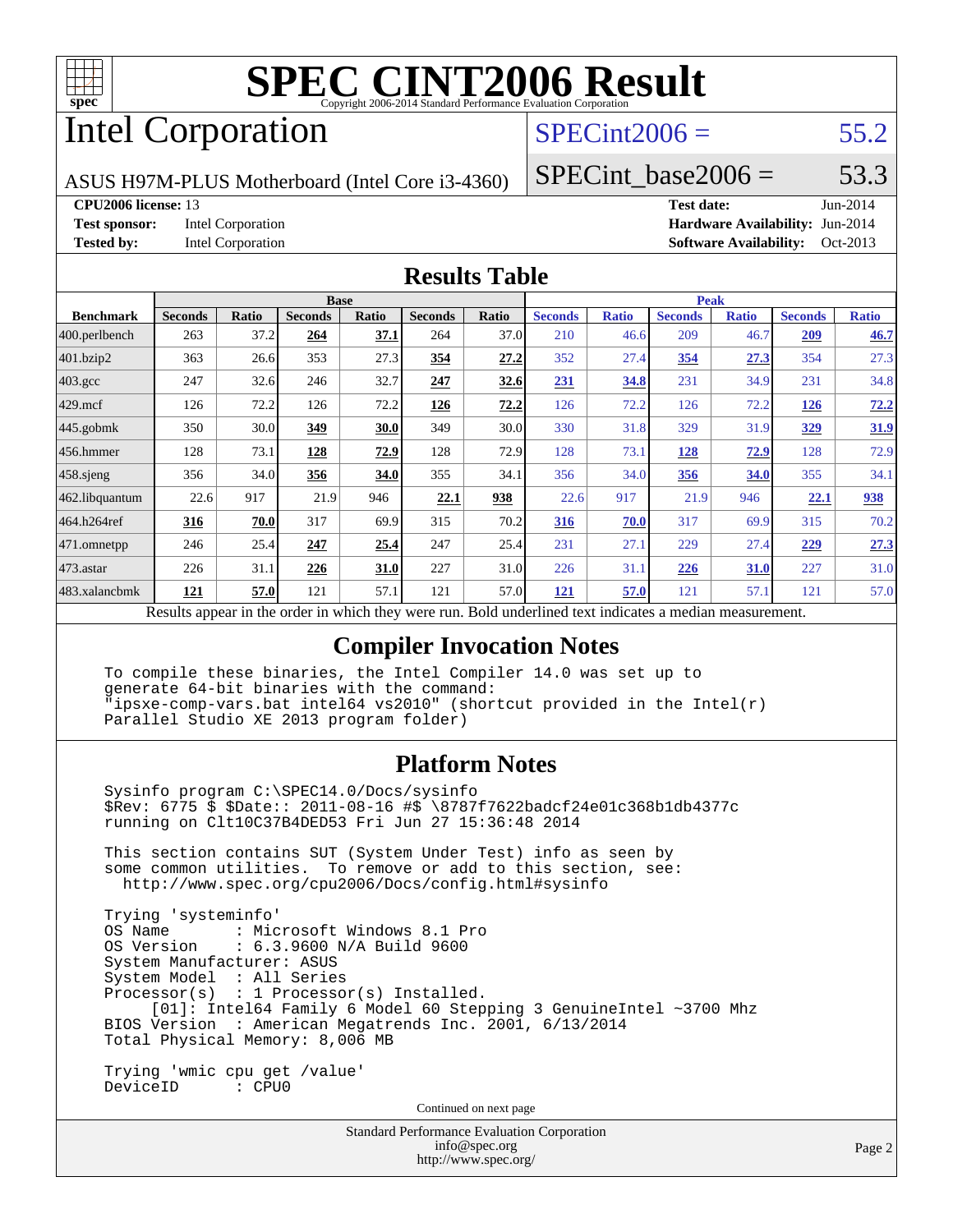

# Intel Corporation

 $SPECint2006 = 55.2$  $SPECint2006 = 55.2$ 

ASUS H97M-PLUS Motherboard (Intel Core i3-4360)

**[Test sponsor:](http://www.spec.org/auto/cpu2006/Docs/result-fields.html#Testsponsor)** Intel Corporation **[Hardware Availability:](http://www.spec.org/auto/cpu2006/Docs/result-fields.html#HardwareAvailability)** Jun-2014

SPECint base2006 =  $53.3$ 

**[CPU2006 license:](http://www.spec.org/auto/cpu2006/Docs/result-fields.html#CPU2006license)** 13 **[Test date:](http://www.spec.org/auto/cpu2006/Docs/result-fields.html#Testdate)** Jun-2014 **[Tested by:](http://www.spec.org/auto/cpu2006/Docs/result-fields.html#Testedby)** Intel Corporation **[Software Availability:](http://www.spec.org/auto/cpu2006/Docs/result-fields.html#SoftwareAvailability)** Oct-2013

### **[Platform Notes \(Continued\)](http://www.spec.org/auto/cpu2006/Docs/result-fields.html#PlatformNotes)**

L2CacheSize : 512<br>L3CacheSize : 4096 L3CacheSize MaxClockSpeed : 3700 Name : Intel(R) Core(TM) i3-4360 CPU @ 3.70GHz NumberOfCores : 2 NumberOfLogicalProcessors: 4

(End of data from sysinfo program)

#### **[Component Notes](http://www.spec.org/auto/cpu2006/Docs/result-fields.html#ComponentNotes)**

 Tested systems can be used with Shin-G ATX case, PC Power and Cooling 1200W power supply

### **[General Notes](http://www.spec.org/auto/cpu2006/Docs/result-fields.html#GeneralNotes)**

 OMP\_NUM\_THREADS set to number of processors cores KMP\_AFFINITY set to granularity=fine,scatter Binaries compiled on a system with 1x Intel Core i7-860 CPU + 8GB memory using Windows 7 Enterprise 64-bit

## **[Base Compiler Invocation](http://www.spec.org/auto/cpu2006/Docs/result-fields.html#BaseCompilerInvocation)**

[C benchmarks](http://www.spec.org/auto/cpu2006/Docs/result-fields.html#Cbenchmarks): [icl -Qvc10](http://www.spec.org/cpu2006/results/res2014q3/cpu2006-20140725-30606.flags.html#user_CCbase_intel_icc_vc10_9607f3ecbcdf68042245f068e51b40c1) [-Qstd=c99](http://www.spec.org/cpu2006/results/res2014q3/cpu2006-20140725-30606.flags.html#user_CCbase_intel_compiler_c99_mode_1a3d110e3041b3ad4466830521bdad2a)

[C++ benchmarks:](http://www.spec.org/auto/cpu2006/Docs/result-fields.html#CXXbenchmarks) [icl -Qvc10](http://www.spec.org/cpu2006/results/res2014q3/cpu2006-20140725-30606.flags.html#user_CXXbase_intel_icc_vc10_9607f3ecbcdf68042245f068e51b40c1)

### **[Base Portability Flags](http://www.spec.org/auto/cpu2006/Docs/result-fields.html#BasePortabilityFlags)**

 400.perlbench: [-DSPEC\\_CPU\\_P64](http://www.spec.org/cpu2006/results/res2014q3/cpu2006-20140725-30606.flags.html#b400.perlbench_basePORTABILITY_DSPEC_CPU_P64) [-DSPEC\\_CPU\\_WIN64\\_X64](http://www.spec.org/cpu2006/results/res2014q3/cpu2006-20140725-30606.flags.html#b400.perlbench_baseCPORTABILITY_DSPEC_CPU_WIN64_X64) [-DSPEC\\_CPU\\_NO\\_NEED\\_VA\\_COPY](http://www.spec.org/cpu2006/results/res2014q3/cpu2006-20140725-30606.flags.html#b400.perlbench_baseCPORTABILITY_DSPEC_CPU_NO_NEED_VA_COPY) 401.bzip2: [-DSPEC\\_CPU\\_P64](http://www.spec.org/cpu2006/results/res2014q3/cpu2006-20140725-30606.flags.html#suite_basePORTABILITY401_bzip2_DSPEC_CPU_P64) 403.gcc: [-DSPEC\\_CPU\\_P64](http://www.spec.org/cpu2006/results/res2014q3/cpu2006-20140725-30606.flags.html#suite_basePORTABILITY403_gcc_DSPEC_CPU_P64) [-DSPEC\\_CPU\\_WIN64](http://www.spec.org/cpu2006/results/res2014q3/cpu2006-20140725-30606.flags.html#b403.gcc_baseCPORTABILITY_DSPEC_CPU_WIN64) 429.mcf: [-DSPEC\\_CPU\\_P64](http://www.spec.org/cpu2006/results/res2014q3/cpu2006-20140725-30606.flags.html#suite_basePORTABILITY429_mcf_DSPEC_CPU_P64) 445.gobmk: [-DSPEC\\_CPU\\_P64](http://www.spec.org/cpu2006/results/res2014q3/cpu2006-20140725-30606.flags.html#suite_basePORTABILITY445_gobmk_DSPEC_CPU_P64) 456.hmmer: [-DSPEC\\_CPU\\_P64](http://www.spec.org/cpu2006/results/res2014q3/cpu2006-20140725-30606.flags.html#suite_basePORTABILITY456_hmmer_DSPEC_CPU_P64) 458.sjeng: [-DSPEC\\_CPU\\_P64](http://www.spec.org/cpu2006/results/res2014q3/cpu2006-20140725-30606.flags.html#suite_basePORTABILITY458_sjeng_DSPEC_CPU_P64) 462.libquantum: [-DSPEC\\_CPU\\_P64](http://www.spec.org/cpu2006/results/res2014q3/cpu2006-20140725-30606.flags.html#suite_basePORTABILITY462_libquantum_DSPEC_CPU_P64) 464.h264ref: [-DSPEC\\_CPU\\_P64](http://www.spec.org/cpu2006/results/res2014q3/cpu2006-20140725-30606.flags.html#suite_basePORTABILITY464_h264ref_DSPEC_CPU_P64) [-DWIN32](http://www.spec.org/cpu2006/results/res2014q3/cpu2006-20140725-30606.flags.html#b464.h264ref_baseCPORTABILITY_DWIN32) [-DSPEC\\_CPU\\_NO\\_INTTYPES](http://www.spec.org/cpu2006/results/res2014q3/cpu2006-20140725-30606.flags.html#b464.h264ref_baseCPORTABILITY_DSPEC_CPU_NO_INTTYPES) 471.omnetpp: [-DSPEC\\_CPU\\_P64](http://www.spec.org/cpu2006/results/res2014q3/cpu2006-20140725-30606.flags.html#suite_basePORTABILITY471_omnetpp_DSPEC_CPU_P64) [-DSPEC\\_CPU\\_WIN64](http://www.spec.org/cpu2006/results/res2014q3/cpu2006-20140725-30606.flags.html#b471.omnetpp_baseCXXPORTABILITY_DSPEC_CPU_WIN64) 473.astar: [-DSPEC\\_CPU\\_P64](http://www.spec.org/cpu2006/results/res2014q3/cpu2006-20140725-30606.flags.html#suite_basePORTABILITY473_astar_DSPEC_CPU_P64) 483.xalancbmk: [-DSPEC\\_CPU\\_P64](http://www.spec.org/cpu2006/results/res2014q3/cpu2006-20140725-30606.flags.html#suite_basePORTABILITY483_xalancbmk_DSPEC_CPU_P64) [-Qoption,cpp,--no\\_wchar\\_t\\_keyword](http://www.spec.org/cpu2006/results/res2014q3/cpu2006-20140725-30606.flags.html#user_baseCXXPORTABILITY483_xalancbmk_f-no_wchar_t_keyword_ec0ad4495a16b4e858bfcb29d949d25d)

> Standard Performance Evaluation Corporation [info@spec.org](mailto:info@spec.org) <http://www.spec.org/>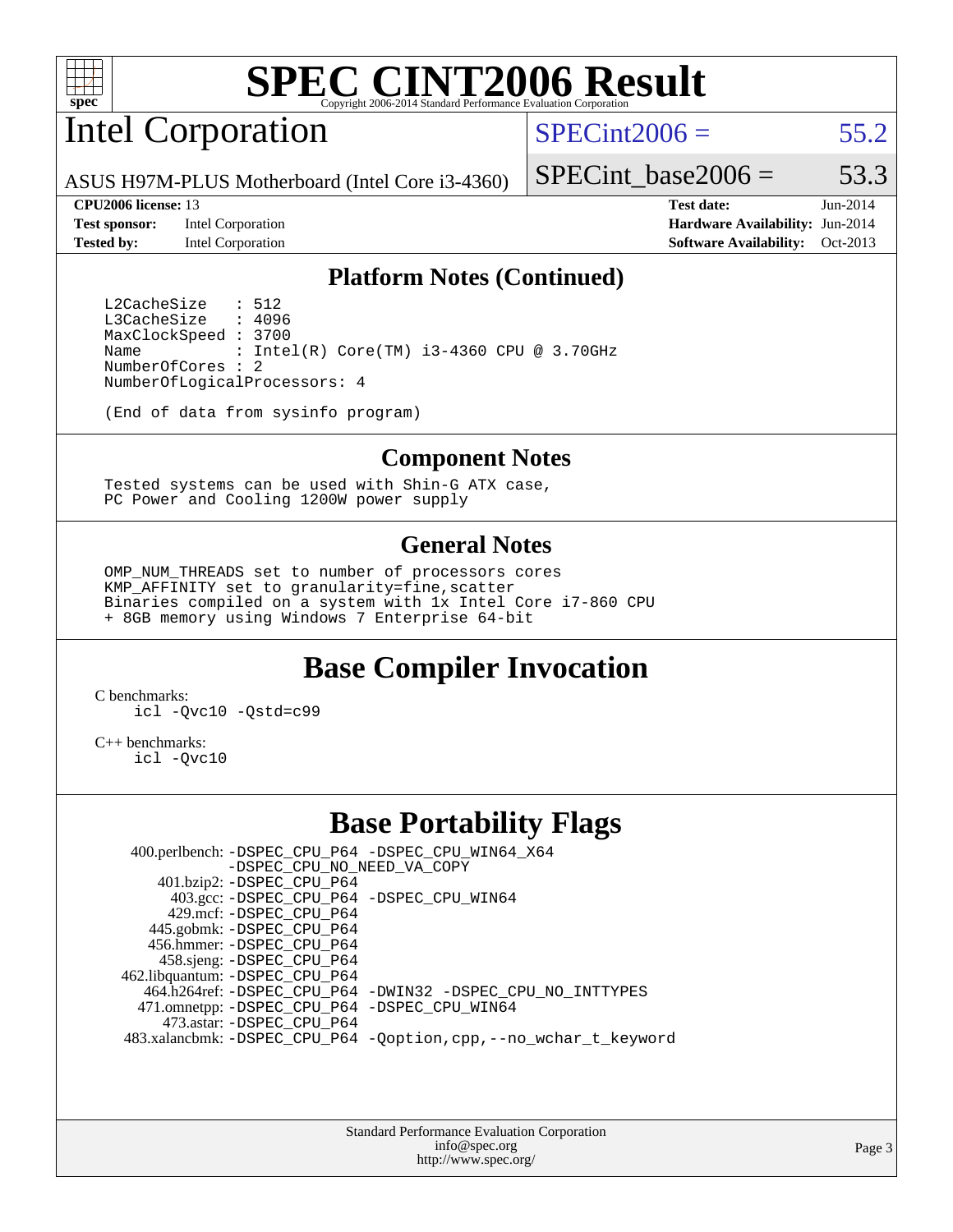

Intel Corporation

 $SPECint2006 = 55.2$  $SPECint2006 = 55.2$ 

ASUS H97M-PLUS Motherboard (Intel Core i3-4360)

**[Test sponsor:](http://www.spec.org/auto/cpu2006/Docs/result-fields.html#Testsponsor)** Intel Corporation **[Hardware Availability:](http://www.spec.org/auto/cpu2006/Docs/result-fields.html#HardwareAvailability)** Jun-2014 **[Tested by:](http://www.spec.org/auto/cpu2006/Docs/result-fields.html#Testedby)** Intel Corporation **[Software Availability:](http://www.spec.org/auto/cpu2006/Docs/result-fields.html#SoftwareAvailability)** Oct-2013

SPECint base2006 =  $53.3$ **[CPU2006 license:](http://www.spec.org/auto/cpu2006/Docs/result-fields.html#CPU2006license)** 13 **[Test date:](http://www.spec.org/auto/cpu2006/Docs/result-fields.html#Testdate)** Jun-2014

# **[Base Optimization Flags](http://www.spec.org/auto/cpu2006/Docs/result-fields.html#BaseOptimizationFlags)**

[C benchmarks](http://www.spec.org/auto/cpu2006/Docs/result-fields.html#Cbenchmarks):

[-QxCORE-AVX2](http://www.spec.org/cpu2006/results/res2014q3/cpu2006-20140725-30606.flags.html#user_CCbase_f-QxAVX2_f98716b5f9e905f99c943c56f21bf430) [-Qipo](http://www.spec.org/cpu2006/results/res2014q3/cpu2006-20140725-30606.flags.html#user_CCbase_f-Qipo) [-O3](http://www.spec.org/cpu2006/results/res2014q3/cpu2006-20140725-30606.flags.html#user_CCbase_f-O3) [-Qprec-div-](http://www.spec.org/cpu2006/results/res2014q3/cpu2006-20140725-30606.flags.html#user_CCbase_f-Qprec-div-) [-Qopt-prefetch](http://www.spec.org/cpu2006/results/res2014q3/cpu2006-20140725-30606.flags.html#user_CCbase_f-Qprefetch_37c211608666b9dff9380561f602f0a8) [-Qparallel](http://www.spec.org/cpu2006/results/res2014q3/cpu2006-20140725-30606.flags.html#user_CCbase_f-Qparallel) [-Qauto-ilp32](http://www.spec.org/cpu2006/results/res2014q3/cpu2006-20140725-30606.flags.html#user_CCbase_f-Qauto-ilp32) [/F512000000](http://www.spec.org/cpu2006/results/res2014q3/cpu2006-20140725-30606.flags.html#user_CCbase_set_stack_space_98438a10eb60aa5f35f4c79d9b9b27b1)

[C++ benchmarks:](http://www.spec.org/auto/cpu2006/Docs/result-fields.html#CXXbenchmarks)

[-QxCORE-AVX2](http://www.spec.org/cpu2006/results/res2014q3/cpu2006-20140725-30606.flags.html#user_CXXbase_f-QxAVX2_f98716b5f9e905f99c943c56f21bf430) [-Qipo](http://www.spec.org/cpu2006/results/res2014q3/cpu2006-20140725-30606.flags.html#user_CXXbase_f-Qipo) [-O3](http://www.spec.org/cpu2006/results/res2014q3/cpu2006-20140725-30606.flags.html#user_CXXbase_f-O3) [-Qprec-div-](http://www.spec.org/cpu2006/results/res2014q3/cpu2006-20140725-30606.flags.html#user_CXXbase_f-Qprec-div-) [-Qopt-prefetch](http://www.spec.org/cpu2006/results/res2014q3/cpu2006-20140725-30606.flags.html#user_CXXbase_f-Qprefetch_37c211608666b9dff9380561f602f0a8) [-Qcxx-features](http://www.spec.org/cpu2006/results/res2014q3/cpu2006-20140725-30606.flags.html#user_CXXbase_f-Qcxx_features_dbf36c8a6dba956e22f1645e4dcd4d98)  $-Qauto-ilp32 /F512000000$  $-Qauto-ilp32 /F512000000$  $-Qauto-ilp32 /F512000000$  [shlW64M.lib](http://www.spec.org/cpu2006/results/res2014q3/cpu2006-20140725-30606.flags.html#user_CXXbase_SmartHeap64_c4f7f76711bdf8c0633a5c1edf6e5396)

### **[Base Other Flags](http://www.spec.org/auto/cpu2006/Docs/result-fields.html#BaseOtherFlags)**

[C benchmarks](http://www.spec.org/auto/cpu2006/Docs/result-fields.html#Cbenchmarks):

403.gcc: [-Dalloca=\\_alloca](http://www.spec.org/cpu2006/results/res2014q3/cpu2006-20140725-30606.flags.html#b403.gcc_baseEXTRA_CFLAGS_Dalloca_be3056838c12de2578596ca5467af7f3)

### **[Peak Compiler Invocation](http://www.spec.org/auto/cpu2006/Docs/result-fields.html#PeakCompilerInvocation)**

[C benchmarks](http://www.spec.org/auto/cpu2006/Docs/result-fields.html#Cbenchmarks): [icl -Qvc10](http://www.spec.org/cpu2006/results/res2014q3/cpu2006-20140725-30606.flags.html#user_CCpeak_intel_icc_vc10_9607f3ecbcdf68042245f068e51b40c1) [-Qstd=c99](http://www.spec.org/cpu2006/results/res2014q3/cpu2006-20140725-30606.flags.html#user_CCpeak_intel_compiler_c99_mode_1a3d110e3041b3ad4466830521bdad2a)

[C++ benchmarks:](http://www.spec.org/auto/cpu2006/Docs/result-fields.html#CXXbenchmarks) [icl -Qvc10](http://www.spec.org/cpu2006/results/res2014q3/cpu2006-20140725-30606.flags.html#user_CXXpeak_intel_icc_vc10_9607f3ecbcdf68042245f068e51b40c1)

### **[Peak Portability Flags](http://www.spec.org/auto/cpu2006/Docs/result-fields.html#PeakPortabilityFlags)**

Same as Base Portability Flags

## **[Peak Optimization Flags](http://www.spec.org/auto/cpu2006/Docs/result-fields.html#PeakOptimizationFlags)**

[C benchmarks](http://www.spec.org/auto/cpu2006/Docs/result-fields.html#Cbenchmarks):

 400.perlbench: [-QxCORE-AVX2](http://www.spec.org/cpu2006/results/res2014q3/cpu2006-20140725-30606.flags.html#user_peakPASS2_CFLAGSPASS2_LDFLAGS400_perlbench_f-QxAVX2_f98716b5f9e905f99c943c56f21bf430)(pass 2) [-Qprof\\_gen](http://www.spec.org/cpu2006/results/res2014q3/cpu2006-20140725-30606.flags.html#user_peakPASS1_CFLAGSPASS1_LDFLAGS400_perlbench_Qprof_gen)(pass 1) [-Qprof\\_use](http://www.spec.org/cpu2006/results/res2014q3/cpu2006-20140725-30606.flags.html#user_peakPASS2_CFLAGSPASS2_LDFLAGS400_perlbench_Qprof_use)(pass 2) [-Qipo](http://www.spec.org/cpu2006/results/res2014q3/cpu2006-20140725-30606.flags.html#user_peakOPTIMIZE400_perlbench_f-Qipo) [-O3](http://www.spec.org/cpu2006/results/res2014q3/cpu2006-20140725-30606.flags.html#user_peakOPTIMIZE400_perlbench_f-O3) [-Qprec-div-](http://www.spec.org/cpu2006/results/res2014q3/cpu2006-20140725-30606.flags.html#user_peakOPTIMIZE400_perlbench_f-Qprec-div-) [-Qansi-alias](http://www.spec.org/cpu2006/results/res2014q3/cpu2006-20140725-30606.flags.html#user_peakOPTIMIZE400_perlbench_f-Qansi-alias) [-Qopt-prefetch](http://www.spec.org/cpu2006/results/res2014q3/cpu2006-20140725-30606.flags.html#user_peakOPTIMIZE400_perlbench_f-Qprefetch_37c211608666b9dff9380561f602f0a8) [-Qauto-ilp32](http://www.spec.org/cpu2006/results/res2014q3/cpu2006-20140725-30606.flags.html#user_peakCOPTIMIZE400_perlbench_f-Qauto-ilp32) [/F512000000](http://www.spec.org/cpu2006/results/res2014q3/cpu2006-20140725-30606.flags.html#user_peakEXTRA_LDFLAGS400_perlbench_set_stack_space_98438a10eb60aa5f35f4c79d9b9b27b1) [shlW64M.lib](http://www.spec.org/cpu2006/results/res2014q3/cpu2006-20140725-30606.flags.html#user_peakEXTRA_LIBS400_perlbench_SmartHeap64_c4f7f76711bdf8c0633a5c1edf6e5396)  [-link /FORCE:MULTIPLE](http://www.spec.org/cpu2006/results/res2014q3/cpu2006-20140725-30606.flags.html#user_peakLDOUT400_perlbench_link_force_multiple2_070fe330869edf77077b841074b8b0b6)

 401.bzip2: [-QxCORE-AVX2](http://www.spec.org/cpu2006/results/res2014q3/cpu2006-20140725-30606.flags.html#user_peakPASS2_CFLAGSPASS2_LDFLAGS401_bzip2_f-QxAVX2_f98716b5f9e905f99c943c56f21bf430)(pass 2) [-Qprof\\_gen](http://www.spec.org/cpu2006/results/res2014q3/cpu2006-20140725-30606.flags.html#user_peakPASS1_CFLAGSPASS1_LDFLAGS401_bzip2_Qprof_gen)(pass 1) [-Qprof\\_use](http://www.spec.org/cpu2006/results/res2014q3/cpu2006-20140725-30606.flags.html#user_peakPASS2_CFLAGSPASS2_LDFLAGS401_bzip2_Qprof_use)(pass 2) [-Qipo](http://www.spec.org/cpu2006/results/res2014q3/cpu2006-20140725-30606.flags.html#user_peakOPTIMIZE401_bzip2_f-Qipo) [-O3](http://www.spec.org/cpu2006/results/res2014q3/cpu2006-20140725-30606.flags.html#user_peakOPTIMIZE401_bzip2_f-O3) [-Qprec-div-](http://www.spec.org/cpu2006/results/res2014q3/cpu2006-20140725-30606.flags.html#user_peakOPTIMIZE401_bzip2_f-Qprec-div-) [-Qopt-prefetch](http://www.spec.org/cpu2006/results/res2014q3/cpu2006-20140725-30606.flags.html#user_peakOPTIMIZE401_bzip2_f-Qprefetch_37c211608666b9dff9380561f602f0a8) [-Qansi-alias](http://www.spec.org/cpu2006/results/res2014q3/cpu2006-20140725-30606.flags.html#user_peakOPTIMIZE401_bzip2_f-Qansi-alias) [-Qauto-ilp32](http://www.spec.org/cpu2006/results/res2014q3/cpu2006-20140725-30606.flags.html#user_peakCOPTIMIZE401_bzip2_f-Qauto-ilp32) [/F512000000](http://www.spec.org/cpu2006/results/res2014q3/cpu2006-20140725-30606.flags.html#user_peakEXTRA_LDFLAGS401_bzip2_set_stack_space_98438a10eb60aa5f35f4c79d9b9b27b1)

 403.gcc: [-QxCORE-AVX2](http://www.spec.org/cpu2006/results/res2014q3/cpu2006-20140725-30606.flags.html#user_peakPASS2_CFLAGSPASS2_LDFLAGS403_gcc_f-QxAVX2_f98716b5f9e905f99c943c56f21bf430)(pass 2) [-Qprof\\_gen](http://www.spec.org/cpu2006/results/res2014q3/cpu2006-20140725-30606.flags.html#user_peakPASS1_CFLAGSPASS1_LDFLAGS403_gcc_Qprof_gen)(pass 1) [-Qprof\\_use](http://www.spec.org/cpu2006/results/res2014q3/cpu2006-20140725-30606.flags.html#user_peakPASS2_CFLAGSPASS2_LDFLAGS403_gcc_Qprof_use)(pass 2) [-Qipo](http://www.spec.org/cpu2006/results/res2014q3/cpu2006-20140725-30606.flags.html#user_peakOPTIMIZE403_gcc_f-Qipo) [-O3](http://www.spec.org/cpu2006/results/res2014q3/cpu2006-20140725-30606.flags.html#user_peakOPTIMIZE403_gcc_f-O3) [-Qprec-div-](http://www.spec.org/cpu2006/results/res2014q3/cpu2006-20140725-30606.flags.html#user_peakOPTIMIZE403_gcc_f-Qprec-div-) [-Qauto-ilp32](http://www.spec.org/cpu2006/results/res2014q3/cpu2006-20140725-30606.flags.html#user_peakCOPTIMIZE403_gcc_f-Qauto-ilp32) [/F512000000](http://www.spec.org/cpu2006/results/res2014q3/cpu2006-20140725-30606.flags.html#user_peakEXTRA_LDFLAGS403_gcc_set_stack_space_98438a10eb60aa5f35f4c79d9b9b27b1)

Continued on next page

Standard Performance Evaluation Corporation [info@spec.org](mailto:info@spec.org) <http://www.spec.org/>

Page 4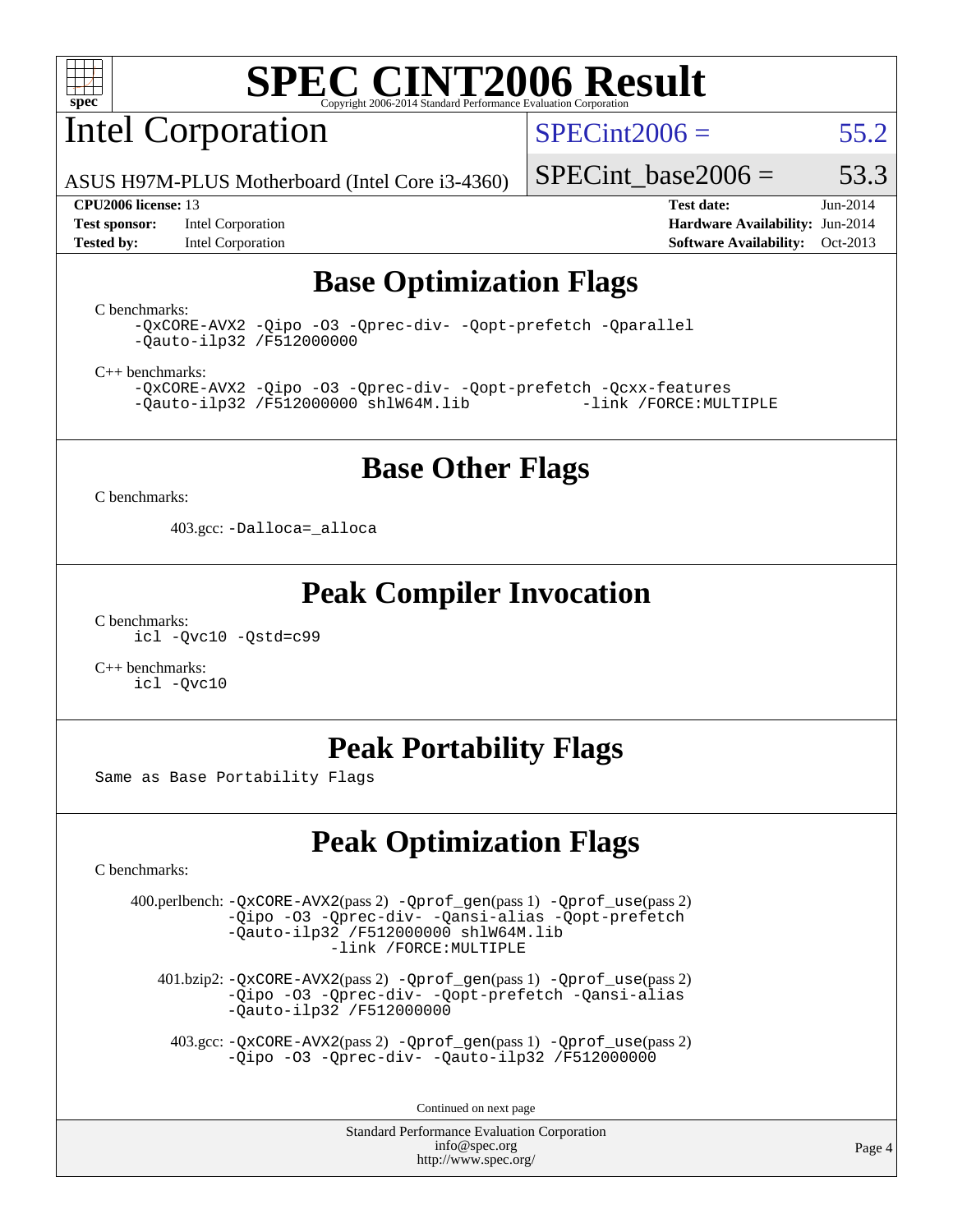

Intel Corporation

 $SPECint2006 = 55.2$  $SPECint2006 = 55.2$ 

SPECint base2006 =  $53.3$ 

ASUS H97M-PLUS Motherboard (Intel Core i3-4360)

**[Tested by:](http://www.spec.org/auto/cpu2006/Docs/result-fields.html#Testedby)** Intel Corporation **[Software Availability:](http://www.spec.org/auto/cpu2006/Docs/result-fields.html#SoftwareAvailability)** Oct-2013

**[CPU2006 license:](http://www.spec.org/auto/cpu2006/Docs/result-fields.html#CPU2006license)** 13 **[Test date:](http://www.spec.org/auto/cpu2006/Docs/result-fields.html#Testdate)** Jun-2014 **[Test sponsor:](http://www.spec.org/auto/cpu2006/Docs/result-fields.html#Testsponsor)** Intel Corporation **[Hardware Availability:](http://www.spec.org/auto/cpu2006/Docs/result-fields.html#HardwareAvailability)** Jun-2014

# **[Peak Optimization Flags \(Continued\)](http://www.spec.org/auto/cpu2006/Docs/result-fields.html#PeakOptimizationFlags)**

 $429$ .mcf: basepeak = yes

 445.gobmk: [-QxCORE-AVX2](http://www.spec.org/cpu2006/results/res2014q3/cpu2006-20140725-30606.flags.html#user_peakPASS2_CFLAGSPASS2_LDFLAGS445_gobmk_f-QxAVX2_f98716b5f9e905f99c943c56f21bf430)(pass 2) [-Qprof\\_gen](http://www.spec.org/cpu2006/results/res2014q3/cpu2006-20140725-30606.flags.html#user_peakPASS1_CFLAGSPASS1_LDFLAGS445_gobmk_Qprof_gen)(pass 1) [-Qprof\\_use](http://www.spec.org/cpu2006/results/res2014q3/cpu2006-20140725-30606.flags.html#user_peakPASS2_CFLAGSPASS2_LDFLAGS445_gobmk_Qprof_use)(pass 2) [-Qipo](http://www.spec.org/cpu2006/results/res2014q3/cpu2006-20140725-30606.flags.html#user_peakOPTIMIZE445_gobmk_f-Qipo) [-O2](http://www.spec.org/cpu2006/results/res2014q3/cpu2006-20140725-30606.flags.html#user_peakOPTIMIZE445_gobmk_f-O2) [-Qprec-div-](http://www.spec.org/cpu2006/results/res2014q3/cpu2006-20140725-30606.flags.html#user_peakOPTIMIZE445_gobmk_f-Qprec-div-) [-Qansi-alias](http://www.spec.org/cpu2006/results/res2014q3/cpu2006-20140725-30606.flags.html#user_peakOPTIMIZE445_gobmk_f-Qansi-alias) [-Qauto-ilp32](http://www.spec.org/cpu2006/results/res2014q3/cpu2006-20140725-30606.flags.html#user_peakCOPTIMIZE445_gobmk_f-Qauto-ilp32) [/F512000000](http://www.spec.org/cpu2006/results/res2014q3/cpu2006-20140725-30606.flags.html#user_peakEXTRA_LDFLAGS445_gobmk_set_stack_space_98438a10eb60aa5f35f4c79d9b9b27b1)

456.hmmer: basepeak = yes

458.sjeng: basepeak = yes

 $462$ .libquantum: basepeak = yes

 $464.h264$ ref: basepeak = yes

[C++ benchmarks:](http://www.spec.org/auto/cpu2006/Docs/result-fields.html#CXXbenchmarks)

```
 471.omnetpp: -QxCORE-AVX2(pass 2) -Qprof_gen(pass 1) -Qprof_use(pass 2)
-Qipo -O3 -Qprec-div- -Qansi-alias
-Qopt-ra-region-strategy=block -Qauto-ilp32 /F512000000
shlW64M.lib -link /FORCE:MULTIPLE
```

```
473.astar: basepeak = yes
```

```
 483.xalancbmk: basepeak = yes
```
## **[Peak Other Flags](http://www.spec.org/auto/cpu2006/Docs/result-fields.html#PeakOtherFlags)**

[C benchmarks](http://www.spec.org/auto/cpu2006/Docs/result-fields.html#Cbenchmarks):

403.gcc: [-Dalloca=\\_alloca](http://www.spec.org/cpu2006/results/res2014q3/cpu2006-20140725-30606.flags.html#b403.gcc_peakEXTRA_CFLAGS_Dalloca_be3056838c12de2578596ca5467af7f3)

The flags file that was used to format this result can be browsed at <http://www.spec.org/cpu2006/flags/Intel-ic14.0-official-windows.html>

You can also download the XML flags source by saving the following link: <http://www.spec.org/cpu2006/flags/Intel-ic14.0-official-windows.xml>